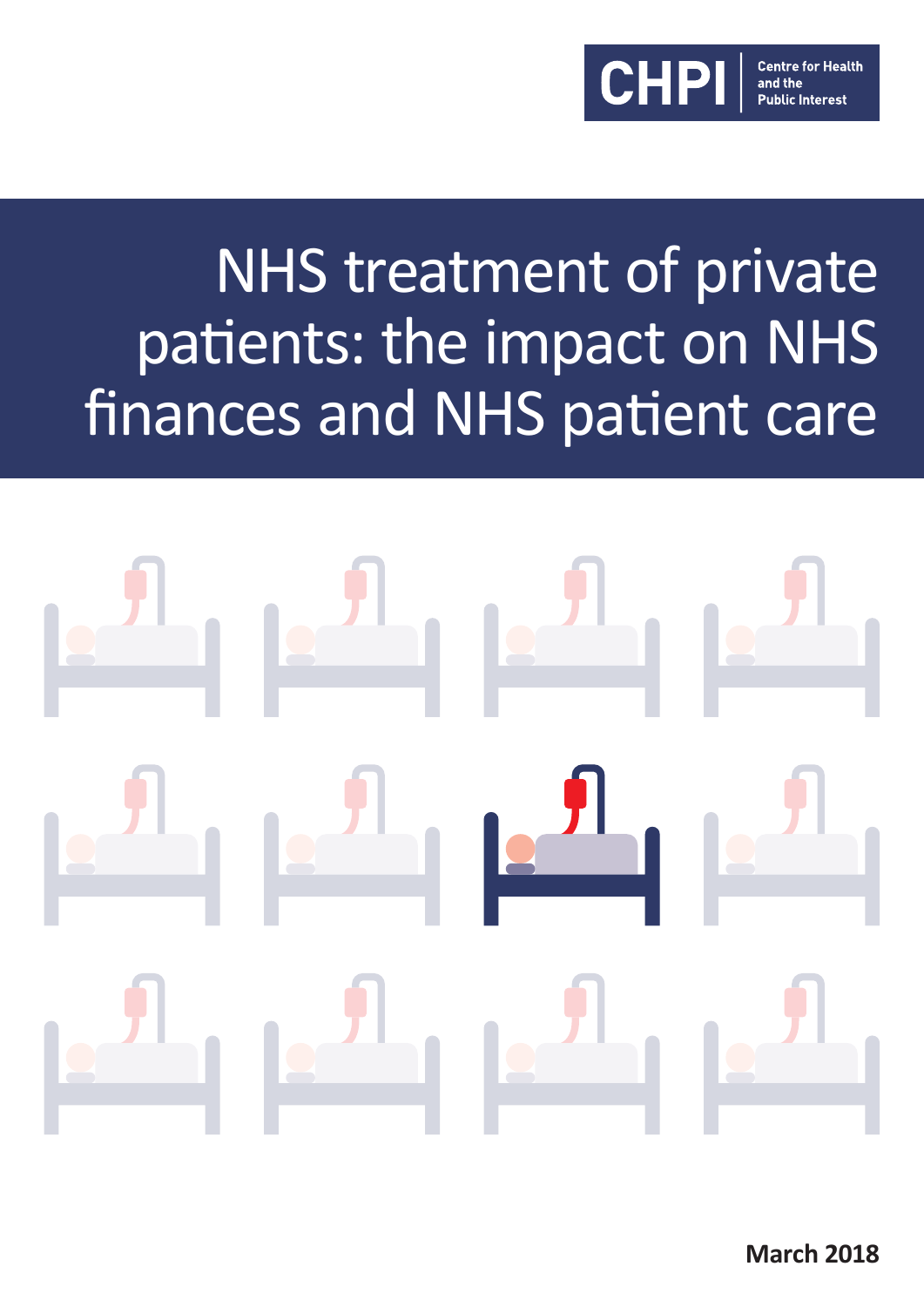**The Centre for Health and the Public Interest (CHPI) is an independent think tank committed to health and social care policies based on accountability and the public interest.** 



**The Centre seeks to frame the policy debate in a way that is evidence-based and open and accessible to citizens.**

#### **The author**

This report was written by Dr Sarah Walpole.

Dr Walpole is a UK-trained medical registrar.

Published by the CHPI Email: **info@chpi.org.uk www.chpi.org.uk**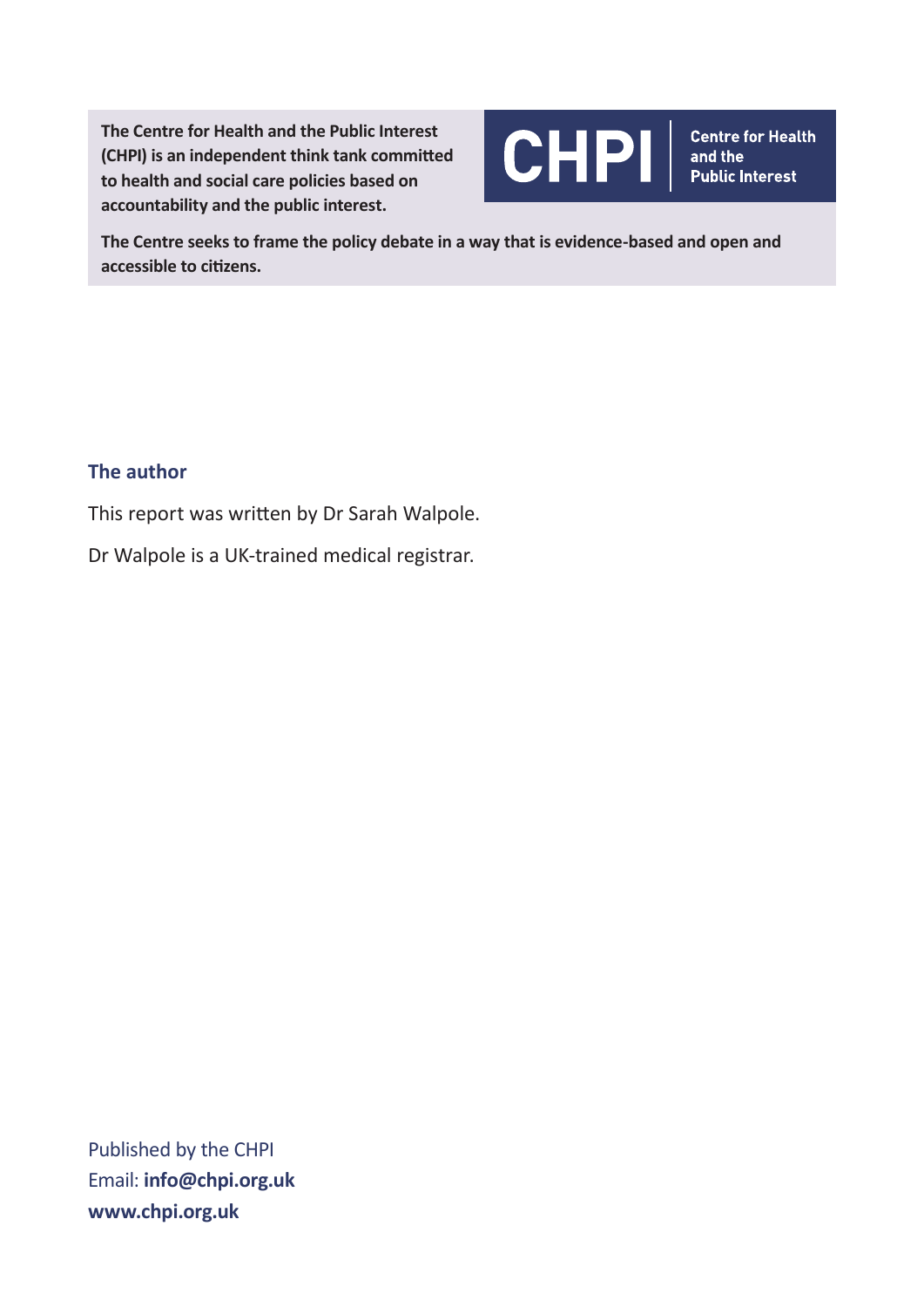### **Contents**

| <b>Executive Summary</b>                                                                         | 4         |
|--------------------------------------------------------------------------------------------------|-----------|
| NHS treatment of private patients: key facts                                                     | 5         |
| <b>Introduction</b>                                                                              | 6         |
| Why do private patients want to be treated at an NHS hospital<br>rather than a private hospital? | 6         |
| What drives the NHS's interest in treating private patients?                                     | 7         |
| Is the treatment of private patients in NHS hospitals profitable?                                | <b>10</b> |
| How do NHS Trusts determine how much to charge private patients?                                 | 12        |
| Does the treatment of private patients adversely affect NHS patients?                            | 14        |
| <b>Conclusion</b>                                                                                | 16        |
| <b>References</b>                                                                                | 17        |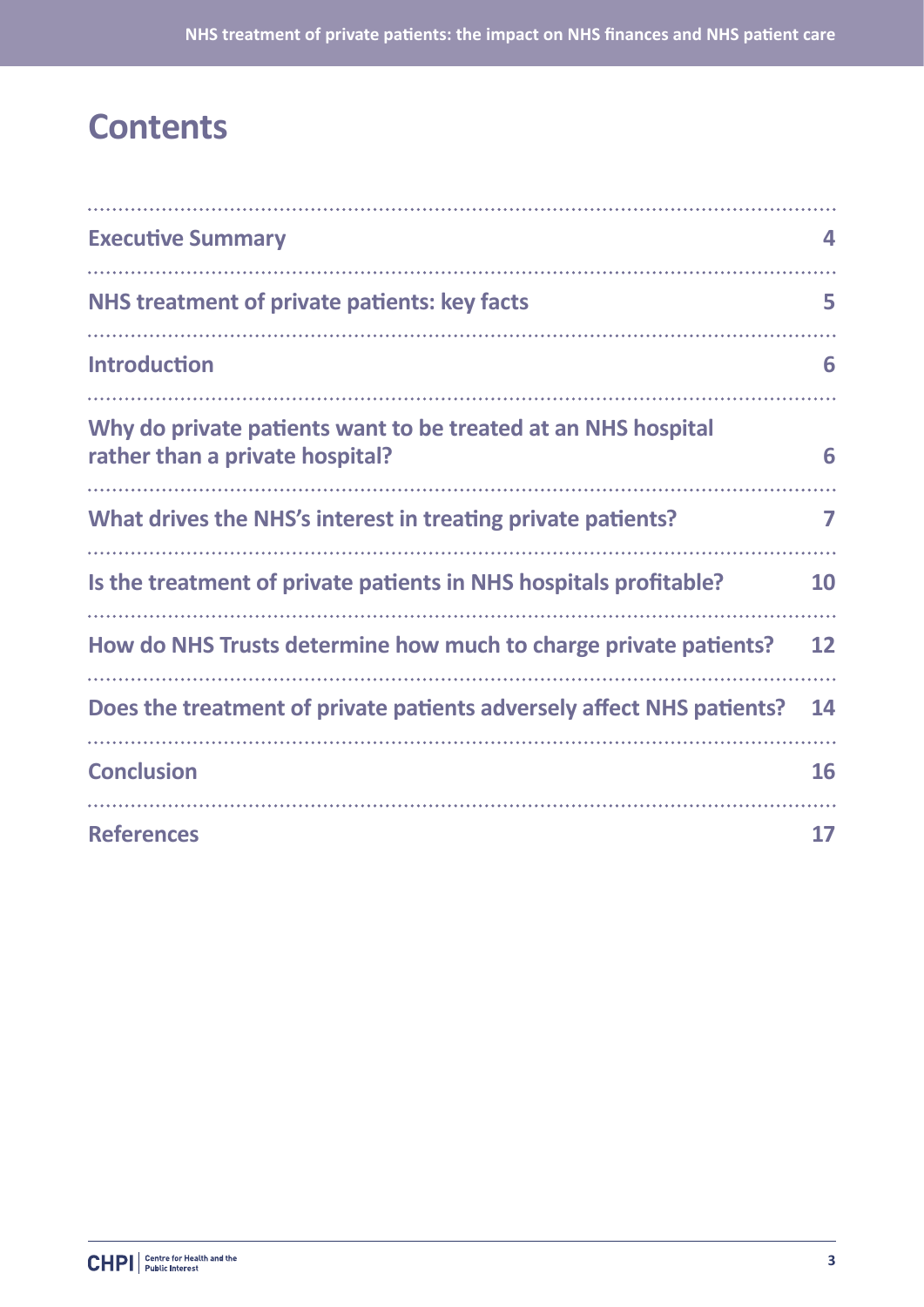# **Executive Summary**

The Health and Social Care Act 2012 allowed NHS hospitals in England to generate up to 49% of their income from private patients. This report, based on official sources, Freedom of Information requests to all 153 acute hospital trusts, and interviews with hospital staff, looks at the impact of this change.

It examines two questions: whether the treatment of private patients generates additional income for NHS hospital trusts, and whether the treatment of private patients risks disadvantaging NHS patients.

It finds the following:

- **•** Since 2012, when the Health and Social Care Act became law, the total amount generated by the NHS from treating private patients has increased from £511m in 2012/13 to £596m in 2015/16 – a 16% increase in nominal terms and 12% increase in real terms (2012/13 prices).
- **•** In general terms, the number of patients who are treated privately in NHS hospitals is a very small percentage of the total number of patients who are treated by NHS hospitals – around 0.5%.
- **•** The NHS has set aside 1,142 beds for private patients, while a further 150 NHS beds are estimated to be occupied by private patients at any one time.
- **•** Ten private patient units mainly based in London NHS hospitals account for nearly 60% of the £596m generated by the NHS from the treatment of private patients. For four of these hospitals, private patient income makes up more than 10% of their income.
- **•** There is a lack of proper accounting for the income generated by the NHS from private patients. Of the 41 trusts that provided data in response to FOI requests about expenditure, 9 made a loss on the treatment of private patients in some or all of the years from 2010/11 to 2015/16. Overall four of these 9 hospitals made significant losses between 2010 and 2016, with one making a loss of £18 million over the six-year period.
- **•** NHS hospitals treating private patients have also failed to receive payment for some of the services that they have provided. The total value of bad debts written off for all private patients treated at NHS Foundation Trust hospitals was £1.77m in 2014/15 and £1.81m in 2015/16.
- **•** NHS hospitals trusts also differ widely in the way they set the prices they charge private patients. Some hospitals have no agreed procedure for setting prices, while others negotiate prices with private insurance companies. This leads to wide variations in the prices charged private patients and big differences between these prices and the national tariff paid by NHS commissioners for NHS patients.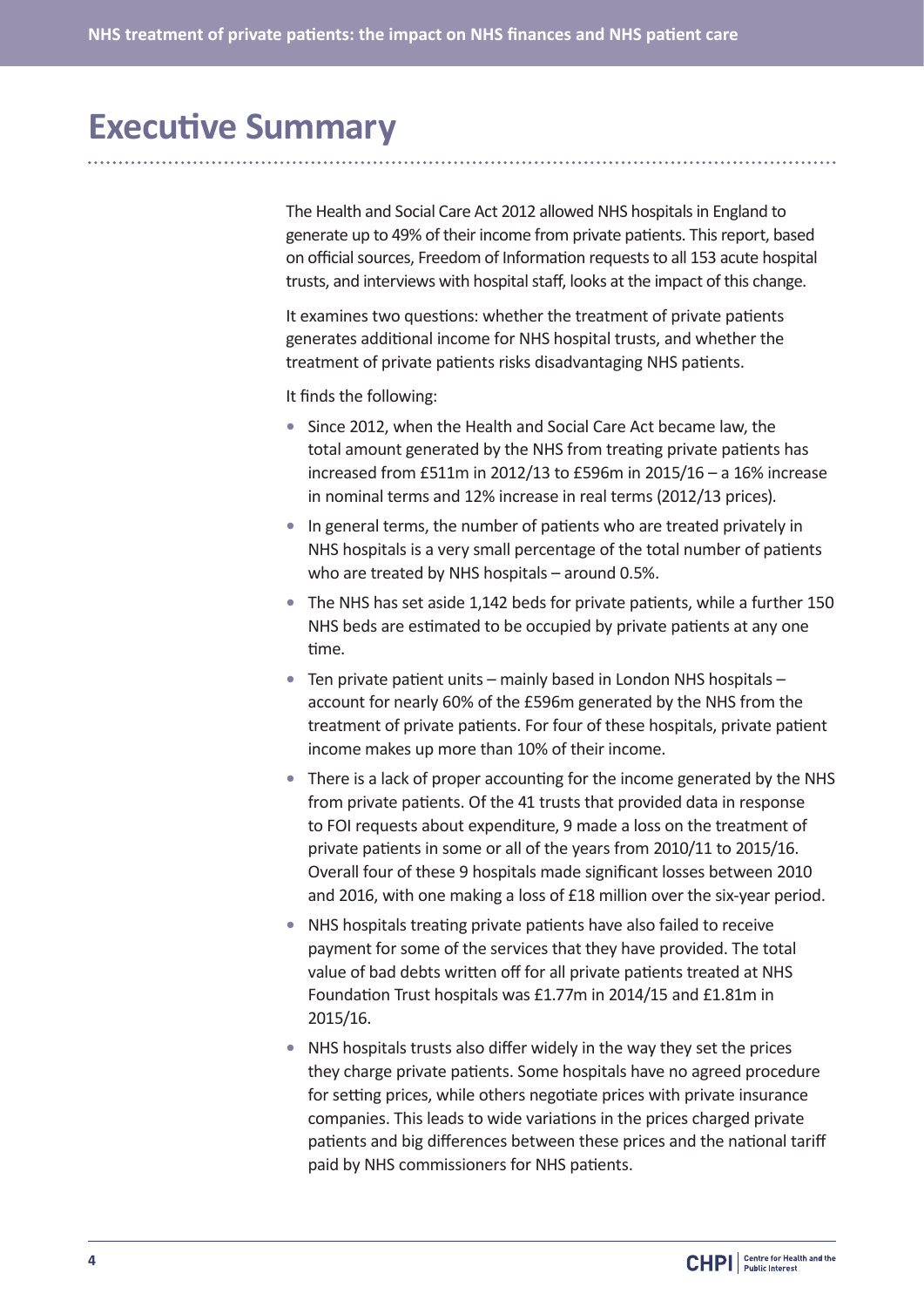# **NHS treatment of private patients: key facts**

| 1,142 | number of NHS hospital beds in England set aside for private<br>patients in in 2015/16                                                                           |
|-------|------------------------------------------------------------------------------------------------------------------------------------------------------------------|
| 150   | approximate number of other NHS hospital beds occupied by<br>private patients at any one time                                                                    |
| 1%    | approximate share of all NHS hospital beds in England set aside<br>for or occupied by private patients                                                           |
| 0.5%  | finished consultant episodes for private patients as a share of<br>all finished consultant episodes in NHS hospitals in 2015/16                                  |
| 60%   | London hospitals' share of all private patient treatments in NHS<br>hospitals                                                                                    |
| £596m | total earnings from private patients by NHS hospitals in England<br>in 2015/16                                                                                   |
| 12%   | real terms increase in NHS trust earnings from private patients<br>between 2012/13 and 2015/16                                                                   |
| 73    | number of hospital trusts responding to a freedom of<br>information request which were unable or unwilling to report<br>their costs in treating private patients |
| £1.5m | total bad debts owed to NHS hospital trusts by private patients<br>written off in 2015/16                                                                        |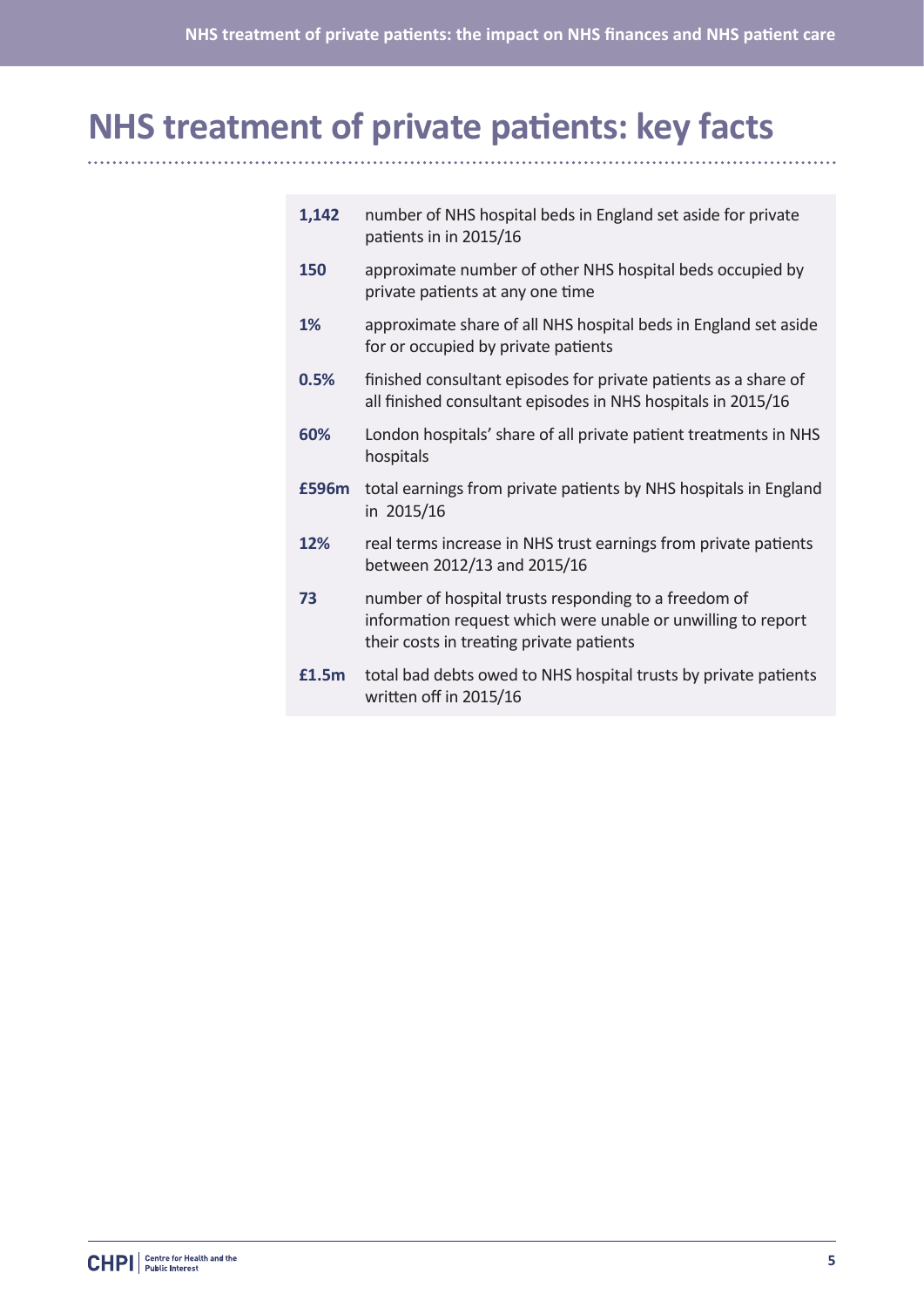## **Introduction**

- **1.** When the Health and Social Care Act was passed in 2012 the treatment of private patients was expected to become a significant source of NHS hospital trust income. While this has not happened on the scale that some observers foresaw, the continuing squeeze on NHS funding could lead to the treatment of private patients becoming more important, with a potentially significant impact on the availability of care for NHS patients.
- **2.** This report sets out the findings resulting from interviews with 17 hospital staff carried out in 2016, $^1$  published research findings, official publications, LaingBuisson's market surveys, and Freedom of Information requests to all 153 acute hospital trusts in England.
- **3.** The report describes the scale and distribution of private patient treatment in NHS hospitals. It discusses two issues: whether the treatment of private patients generates additional income for NHS hospital trusts, and whether treating patients privately in NHS hospitals risks disadvantaging NHS patients.

# **Why do private patients want to be treated at an NHS hospital rather than a private hospital?**

- **4.** A primary reason for patients wanting to pay for treatment at an NHS hospital rather than a private hospital is that higher-risk or more complex cases cannot be safely treated in a private hospital if, as is typically the case, it has no on-site specialist teams or intensive care beds. Even patients who are eligible for NHS treatment may elect to be treated as private patients in order to have their choice of consultant, for example, or to be treated more quickly, or to have a private room.
- **5.** Another reason, which is particularly relevant to self-paying patients (as opposed to those with private health insurance), is that the price charged for treatment in an NHS hospital's dedicated Private Patient Unit or PPU is reported to be often up to a third less than in a neighbouring private hospital (Scott et al. 2012). Some private patients may also think that the quality of care in an NHS hospital will be higher, thanks to having on-site multispecialty teams of clinicians and offering more assurance of safety, although these advantages have not been widely appreciated in the past (Leys & Toft 2014).
	- 1 Open-ended interviews were conducted with nine junior doctors, six consultants and two nurses, working in hospitals in London (5), Yorkshire and the Humber (6), the North of England (2), East Midlands (2), West Midlands (1) and South East England (1).

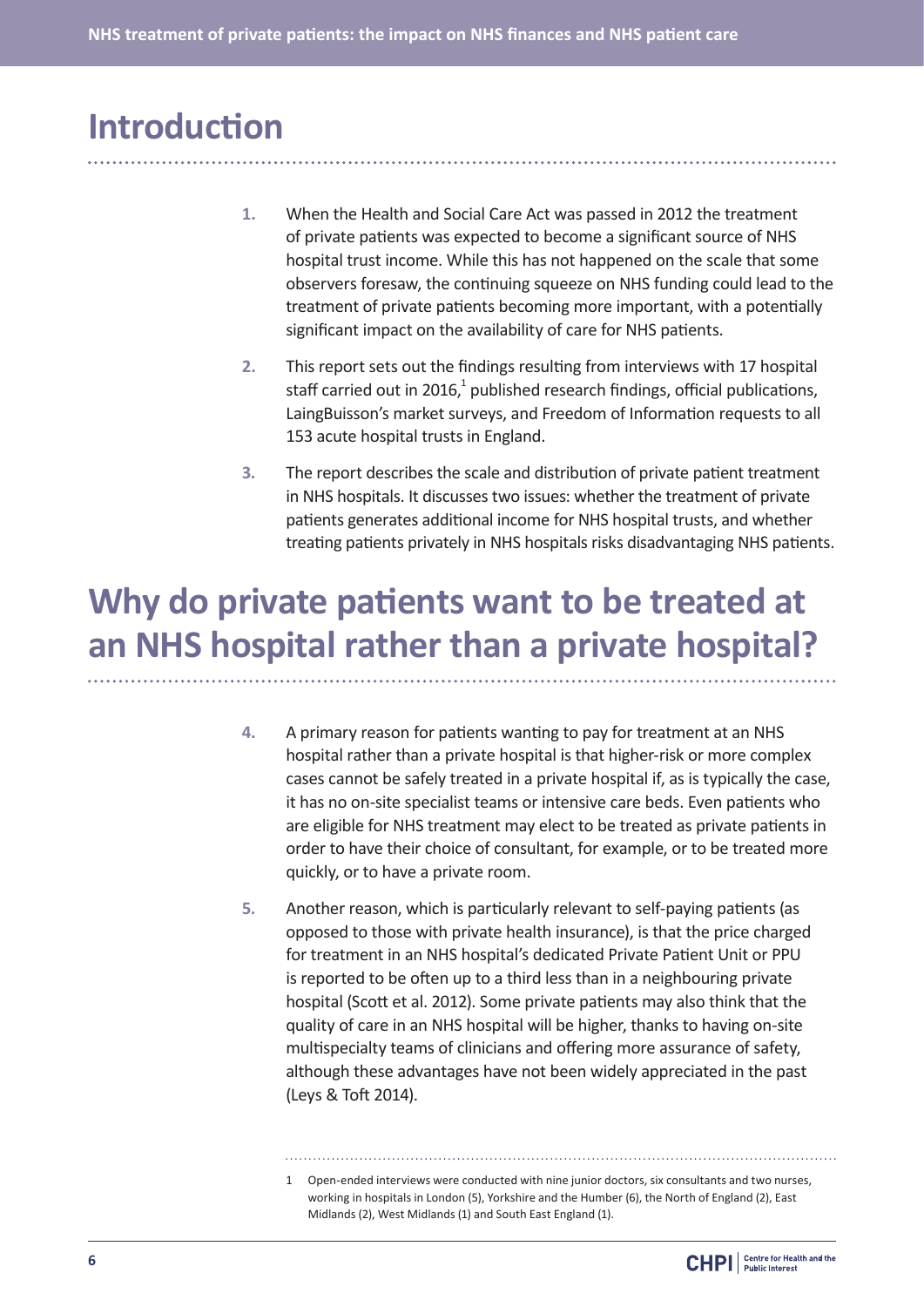# **What drives the NHS's interest in treating private patients?**

- **6.** The Health and Social Care Act 2012 raised the limit on the share of total trust income that NHS hospital trusts may receive from private patients to 49%, $^2$  and since then NHS hospitals have been encouraged to see private patients as a significant potential source of income. In 2015-16, four years on from the passage of the Act, the total income that the NHS generates from private patients had increased from £511m to £596m – a 16% increase in nominal terms and a 12% increase in real terms (at 2012/13 prices) (Table 1).
- **7.** Despite this increase in the income generated from private patients, the percentage of NHS activity which is dedicated to treating private patients has remained very small. Only 0.5% of all Finished Consultant Episodes in NHS hospitals are for private patients and this percentage has not changed substantially since the Health and Social Care Act became law. In 2013, NHS hospitals' share of the total income earned from the treatment of all private patients in England was little over 8% (LaingBuisson 2014).
- **8.** During interviews, some healthcare professionals suggested that in addition to generating revenue from private patients, NHS hospitals might encourage the treatment of private patients to support consultants who want to treat private patients and sometimes need to treat them in the NHS hospital where they work – whether because a patient is too high-risk or has a condition too complex to be treated at a local private hospital, or because the hospital has facilities that are not otherwise available, or for other reasons. Some clinicians interviewed also thought that treating private patients adds status to a hospital and enables it to attract high-quality staff, in particular consultants.

<sup>2</sup> Prior to the Act, NHS Foundation Trusts were limited to generating no more than 2% of their income from private patients.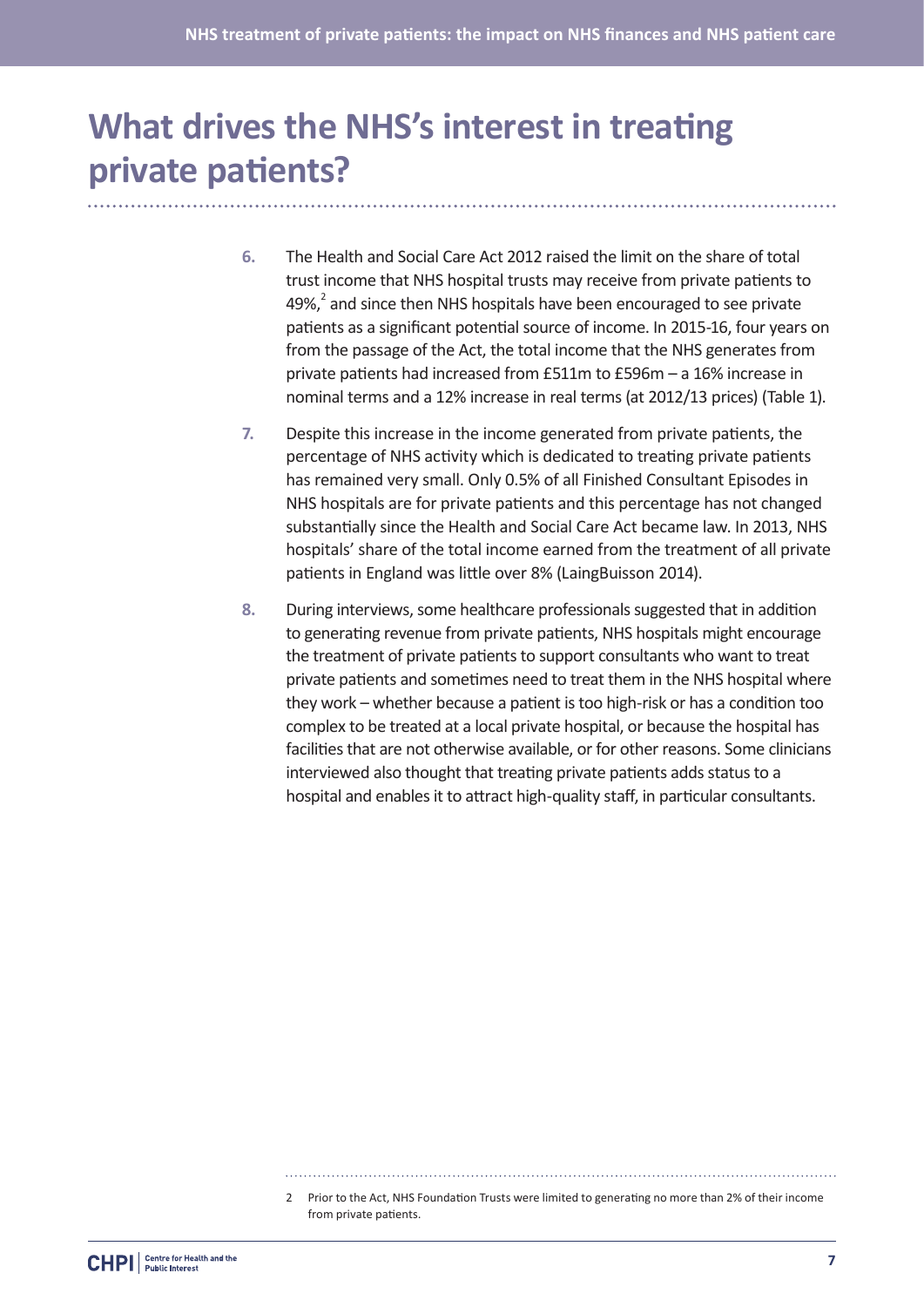#### **Table 1. Private patients treated in NHS hospitals in England: number, share of total Finished Consultant Episodes, and income generated (UK data).**

| Year    | <b>Private patient Finished</b><br><b>Consultant Episodes in</b><br><b>NHS hospitals in England</b> | <b>Total Finished Consultant</b><br><b>Episodes in NHS hospitals</b><br>in England | Private patients as % of<br>all Finished Consultant<br><b>Episodes in the NHS in</b><br><b>England</b> | <b>Income from private</b><br>patients in UK NHS |
|---------|-----------------------------------------------------------------------------------------------------|------------------------------------------------------------------------------------|--------------------------------------------------------------------------------------------------------|--------------------------------------------------|
| 2015-16 | 94,484                                                                                              | 19,239,608                                                                         | 0.50%                                                                                                  | £596m                                            |
| 2014-15 | 91,176                                                                                              | 18,731,987                                                                         | 0.49%                                                                                                  | £561m                                            |
| 2013-14 | 93,182                                                                                              | 18,163,101                                                                         | 0.51%                                                                                                  | £534m                                            |
| 2012-13 | 86,196                                                                                              | 17,715,046                                                                         | 0.49%                                                                                                  | £511m                                            |
| 2011-12 | 90,639                                                                                              | 17,465,425                                                                         | 0.52%                                                                                                  | £487m                                            |
| 2010-11 | 94,199                                                                                              | 17,269,882                                                                         | 0.55%                                                                                                  | £452m                                            |
| 2009-10 | 101.811                                                                                             | 16.806.196                                                                         | 0.61%                                                                                                  | £433m                                            |

Sources: Finished Consultant Episode data from NHS Digital 2011, 2012, 2013, 2014, 2015, 2016; income data for UK from LaingBuisson 2016

- **9.** The amount of income generated from private patients by the NHS varies greatly between NHS hospitals. A small number of NHS hospitals in London earn a significant income from private patients, and many others have invested in private patient beds or dedicated private patient units (PPUs) in an attempt to boost this source of revenue. By June 2016, the number of PPUs had risen from 84 in 2014 to 91, though with a slightly reduced total number of beds – 1,142, down from 1,155 in 2013 (LaingBuisson 2016).
- **10.** LaingBuisson (2016) estimate that in 2016, besides 1,143 dedicated beds in PPUs, another 1,500 NHS beds in NHS hospitals in England were used to treat private patients about ten percent of the time. Taken together this means that approximately 1% of the NHS's roughly 131,000 beds were set aside for, or used by, private patients at any given time - equivalent to the number of beds in two average-sized NHS hospitals.<sup>3</sup> While small, the number of NHS beds not available for NHS patients should be seen in the context of total NHS bed numbers having fallen significantly over the past 30 years, and being markedly fewer per head of population than in comparable European countries (Ewbank et al. 2018). With overnight bed occupancy rates peaking at 95% (or even more) in the winter months, the loss of capacity for treating NHS-funded patients is potentially a significant issue, as pointed out by the Kings Fund (Ewbank et al. 2018). It should also be seen in the context of the planned further reduction in the number of hospital beds set out in the Sustainability and Transformation Plans due for implementation in 2018 (Kotecha 2017).
- **11.** The distribution of income from private patients is very concentrated. The ten PPUs with the greatest private patient income are all in London, thanks to the concentration of more affluent people in London and southeast England, and because London is the destination of choice for private
	- 3 The average number of beds per NHS hospital is 621 (NHS England **Bed Availability and Occupancy Data – Overnight Quarter 1 2017-18**). https://www.england.nhs.uk/statistics/statistical-work-areas/ bed-availability-and-occupancy/bed-data-overnight/

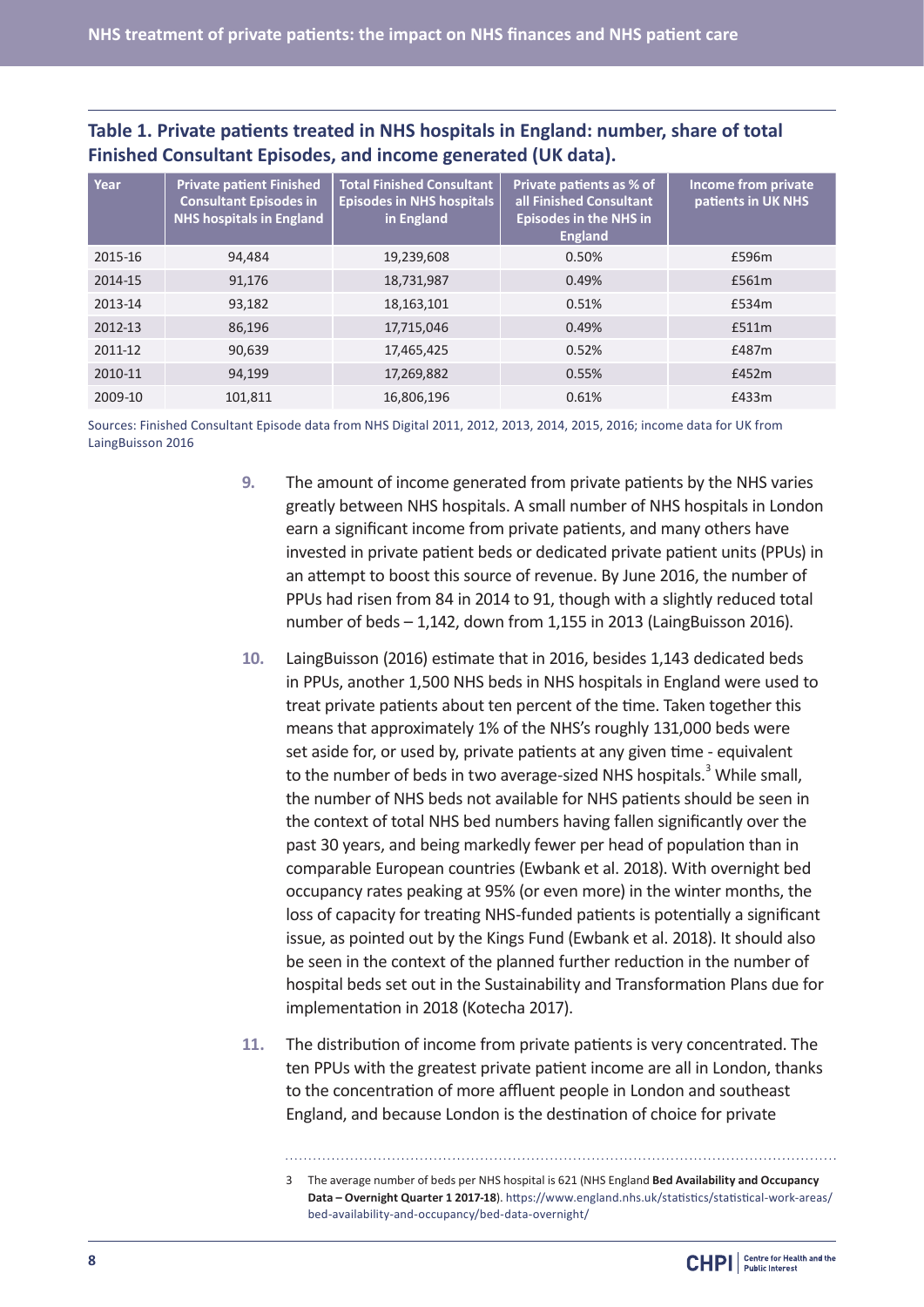patients from outside the EU. Between them, these ten PPUs account for 58.7% of the total private patient income received by NHS hospitals in 2015/16. Some hospitals in Greater Manchester and Cheshire, however, have also seen some growth in income from private patients in 2015/16 (LaingBuisson 2016).

**12.** Around a third of NHS hospital trusts reported no income from private patients in 2015/16; excluding these, the median hospital trust income for that year from private patients was only £769,000 (calculated from Foundation Trust Accounts and NHS Trust Accounts). A further third reported private patient income over £1m; thus private patient income in the NHS is highly concentrated amongst a small number of NHS hospitals. Table 2 shows the top ten hospital foundation trusts in terms of the share of total income derived from private patients.

| <b>NHS Trust/FT name</b>                                              | <b>Operating Income</b><br>from Private<br>patients | <b>Private patient income</b><br>as a % of total operating<br>income from patient care<br>activities |
|-----------------------------------------------------------------------|-----------------------------------------------------|------------------------------------------------------------------------------------------------------|
| <b>The Royal Marsden NHS FT</b>                                       | £83.1m                                              | 27.6%                                                                                                |
| <b>Great Ormond Street Hospital for</b><br><b>Children NHS FT</b>     | £47.9m                                              | 13.7%                                                                                                |
| <b>Moorfields Eye Hospital NHS FT</b>                                 | £23.0m                                              | 12.6%                                                                                                |
| <b>Royal Brompton and Harefield NHS FT</b>                            | £39.3m                                              | 11.9%                                                                                                |
| <b>Papworth Hospital NHS FT</b>                                       | £7.5m                                               | 5.6%                                                                                                 |
| <b>Imperial College Healthcare NHS Trust</b>                          | f44.4m                                              | 5.3%                                                                                                 |
| The Robert Jones and Agnes Hunt<br><b>Orthopaedic Hospital NHS FT</b> | £4.8m                                               | 5.3%                                                                                                 |
| <b>Royal National Orthopaedic Hospital</b><br><b>NHS Trust</b>        | £6.4m                                               | 5.1%                                                                                                 |
| <b>Liverpool Women's NHS FT</b>                                       | £3.7m                                               | 3.9%                                                                                                 |
| <b>Chelsea and Westminster NHS FT</b>                                 | £15.7m                                              | 3.5%                                                                                                 |

#### **Table 2. Top ten NHS hospital trusts in England by percentage of income received from private patients**

Source: NHS Trust and Foundation Trusts accounts.

**13.** Foundation trusts have seen greater growth in private practice than nonfoundation trusts (LaingBuisson 2016). Non-foundation trusts which are struggling to meet NHS financial and other targets are less likely to be able to treat private patients, since Department of Health guidance states that private practice must not adversely affect the ability of a hospital to meet the needs of NHS patients (UK Department of Health 2009). As one consultant at a trust in the south-east of England put it, "*When we are struggling to meet the NHS targets there is no place for private patients…. There is a massive bed crisis, a bad situation, we can't manage. So there are no private patients at all. It is not banned, but there simply is no room*."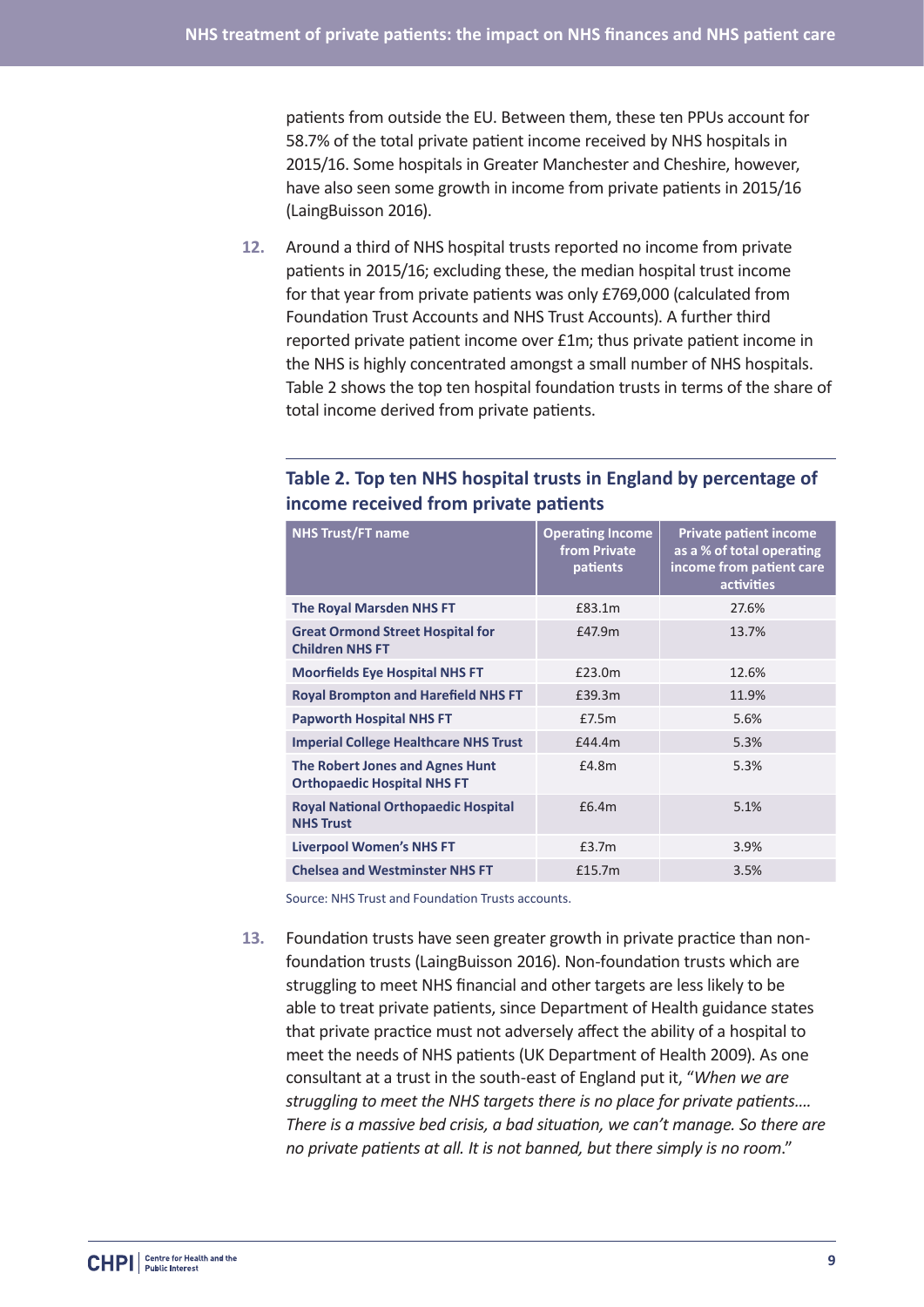# **Is the treatment of private patients in NHS hospitals profitable?**

- **14.** While income from the treatment of private patients is known with reasonable accuracy, it is only possible to tell whether it represents a net gain to the NHS if the costs of the treatment are also known, and this is frequently not the case. Sally Gainsbury's 2008 study, based on Freedom of Information requests to 182 acute hospital trusts in England, found that some trusts were losing money on some procedures for private patients (Gainsbury, 2009). Many hospitals admitted that they could not calculate the cost of treatment of private patients, and only thirteen provided data. According to that study, out of the 4,142 patients for whom data were provided, thirty percent (1,238) were charged less than the cost of their treatment, and four percent were charged less than the NHS tariff. The total profit made from the treatment of the other 2,904 patients outweighed the losses made, but some trusts probably made losses overall on their treatment of private patients.
- **15.** Given the importance attached by NHS England to the treatment of private patients, echoed on many NHS hospital trust websites, it seemed important to try to find out how far the situation reported by Gainsbury in 2009 had changed – how far the £596m revenue that NHS hospitals in England earned from treating private patients in 2015/16 represents a net gain for the NHS. One hundred and fourteen out of 153 trusts responded to an FOI request to provide figures for the annual number of finished consultant episodes for private patients, and the income and expenditure relating to them.
- **16.** Most of the 114 trusts that responded reported earning some income from treating private patients, but 73 of these were unable to report their expenditure on doing so, in most cases due to not measuring or not recording it.
- **17.** The figures provided by 9 trusts, however, indicate that each of them made a loss on the treatment of private patients in some or all of the years from 2010/11 to 2015/16. Overall 4 of these 9 hospital trusts made significant losses between 2010 and 2016, with one, Frimley Health NHS Foundation Trust, making a loss of £18m over the six-year period.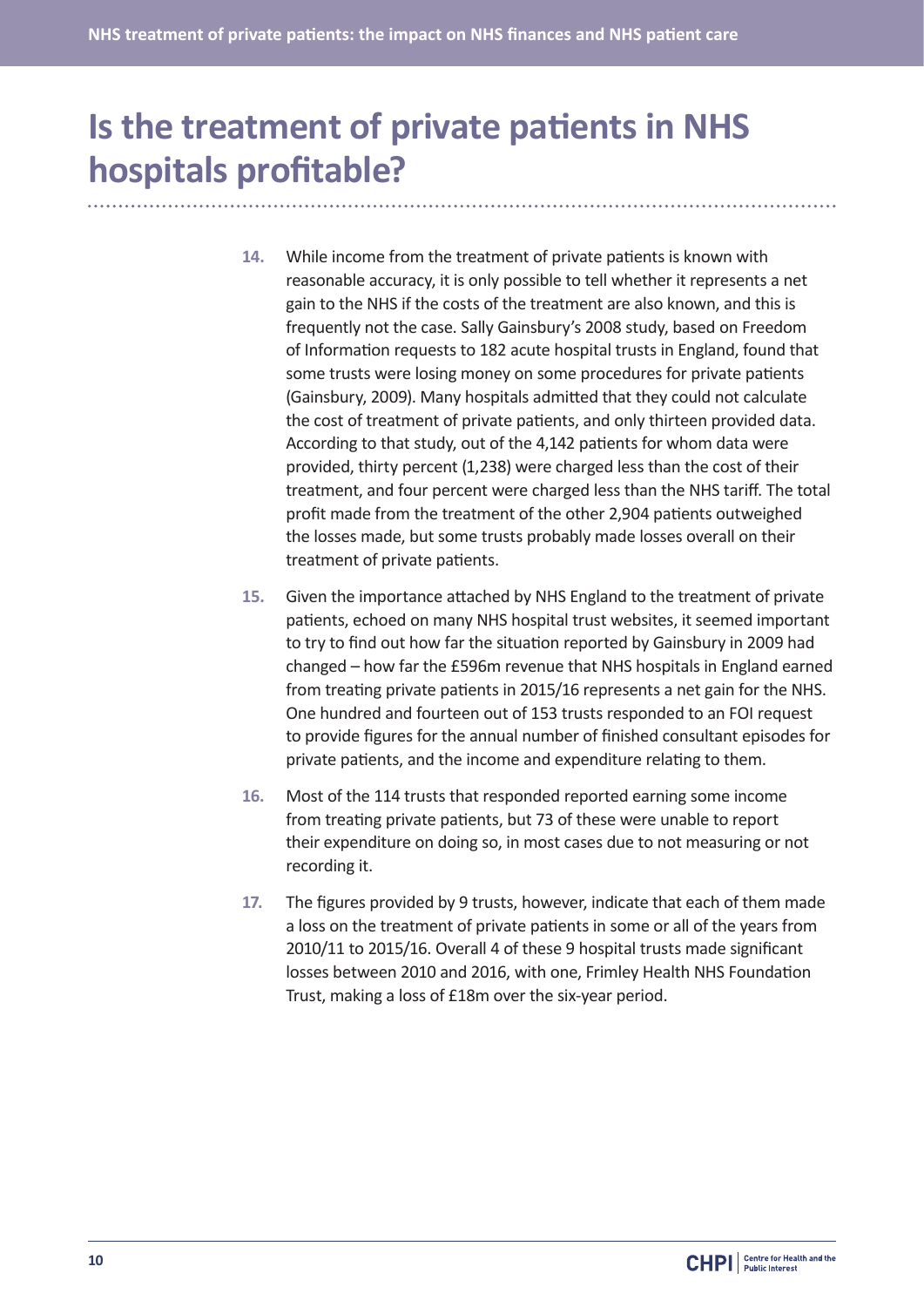| <b>Trust</b>                                                               | 2010-11        | 2011-12     | 2012-13      | 2013-14     | 2014-15     | 2015-16       |
|----------------------------------------------------------------------------|----------------|-------------|--------------|-------------|-------------|---------------|
| <b>Aintree University Hospital</b><br><b>NHS Foundation Trust</b>          | n.a.           | n.a.        | n.a.         | n.a.        | (1,424,360) | (1, 165, 096) |
| <b>Burton Hospitals NHS Foundation Trust</b>                               | 198,679        | 35,823      | (166, 598)   | (586, 510)  | (510, 044)  | (724, 188)    |
| <b>Croydon Health Services NHS Trust</b>                                   | 83,000         | 262,023     | 212,073      | (715, 743)  | 182,486     | 39,033        |
| <b>Frimley Health NHS Foundation Trust</b>                                 | (3, 174, 751)  | (2,968,518) | (2,724,801)  | (3,023,980) | (3,479,218) | (2,630,411)   |
| <b>Isle Of Wight NHS Trust</b>                                             | n.a.           | n.a.        | (235, 848)   | 209,154     | 226,365     | 227,193       |
| <b>Leeds Teaching Hospitals NHS Trust</b>                                  | $\overline{0}$ | (64)        | $\mathbf{0}$ | (165,089)   | 273,999     | 44,469        |
| <b>London North West Healthcare NHS Trust</b>                              | 759,000        | 231,000     | 36,000       | 458,000     | (36,000)    | 170,000       |
| <b>University Hospitals Coventry and</b><br><b>Warwickshire NHS Trust*</b> | (219)          | 0           | (920, 351)   | (797, 964)  | (808, 953)  | (775, 704)    |
| Wrightington, Wigan and Leigh<br><b>NHS Foundation Trust</b>               | 349,026        | 90,009      | 261,997      | (135, 230)  | (8,807)     | 179,846       |

#### **Table 3. Profits and Losses (in pounds sterling) made by some NHS hospitals from treating private patients (losses shown in red)**

n.a. = not available

\*This trust stated that they did not hold data on expenditure on private patients and therefore used the values submitted in annual reference costs.

- **18.** The reasons why trusts do not measure or record costs are numerous, but interviews with hospital doctors made it clear that recording the procedures performed for private patients separately is burdensome and seldom done systematically, even when hospitals have guidance in place for clinicians on the requirement to do it. Some trusts were only able to give the combined cost of patients from overseas whose care is paid for by their home country's healthcare systems, through reciprocal arrangements with the UK, and those who pay for their own treatment or are covered by insurance.
- **19.** Some of the money due from private patients is never received. Table 4, drawn from Foundation Trust accounts, shows the scale of debts written off for the ten NHS Foundation Trusts with the largest bad debts, ranging from Guy's Hospital, which wrote off £407,000 in 2015/16, to Aintree which lost £53,000. This represents on average 3% of the income received from private patients for these ten hospital trusts with bad debts. According to the accounts of Foundation Trusts the total value of bad debts written off for all private patients treated at NHS Foundation Trust hospitals was £1.77m in 2014/15 and £1.81m in 2015/16.<sup>4</sup>

<sup>4</sup> In 2016 Great Ormond Street Hospital for Children was owed £30m for past work for international patients. It called this debt "doubtful" but said it was considered "recoverable" because "the vast majority… relates to cases of sponsorship by a government or other international organisation" (Clover, B, 2017). No data have been found for the scale of debts written off by this hospital, although its work for international private patients alone accounted for 12% of its income in 2016.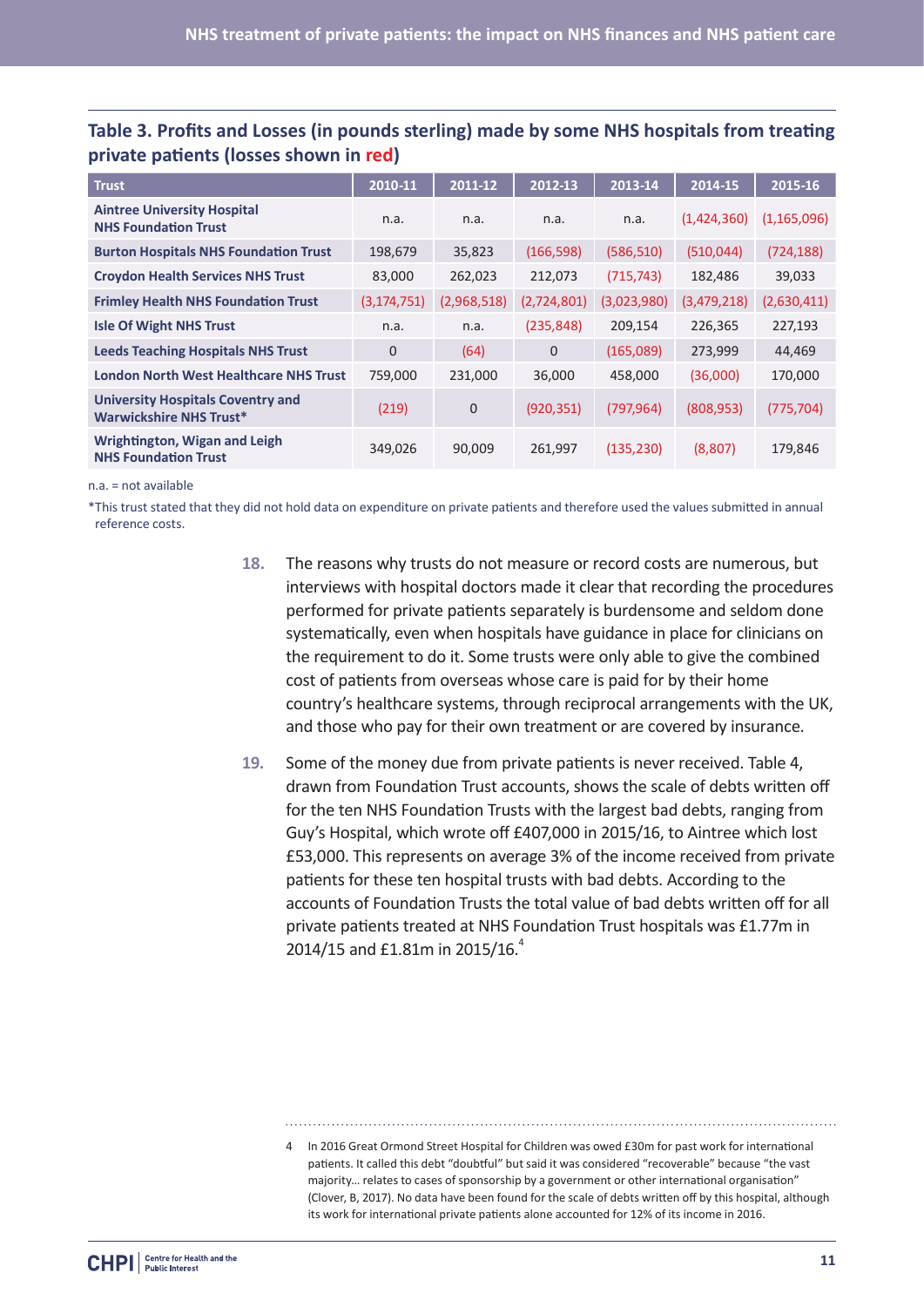|                                                                           | <b>Bad debts and claims abandoned in relation to Private Patients</b> |                                |                                 |                         |  |
|---------------------------------------------------------------------------|-----------------------------------------------------------------------|--------------------------------|---------------------------------|-------------------------|--|
|                                                                           |                                                                       | 2015/16                        | 2014/15                         |                         |  |
| <b>Foundation Trust name</b>                                              | <b>Total number of</b><br>cases                                       | <b>Total value of</b><br>cases | <b>Total number of</b><br>cases | Total value of<br>cases |  |
| <b>Guy's &amp; St Thomas' Hospital</b><br><b>NHS Foundation Trust</b>     | 300                                                                   | £407,000                       | 184                             | £130,00                 |  |
| <b>Chelsea and Westminster</b><br><b>NHS Foundation Trust</b>             | 647                                                                   | £251,000                       | 102                             | £79,000                 |  |
| <b>University College London Hospitals</b><br><b>NHS Foundation Trust</b> | 145                                                                   | £183,000                       |                                 |                         |  |
| <b>Birmingham Children's Hospital</b><br><b>NHS Foundation Trust</b>      | $\mathbf{1}$                                                          | £175,000                       |                                 |                         |  |
| <b>Blackpool Teaching Hospitals</b><br><b>NHS Foundation Trust</b>        | 321                                                                   | £124,000                       |                                 |                         |  |
| <b>Oxford University Hospitals</b><br><b>NHS Foundation Trust</b>         | 147                                                                   | £94,000                        |                                 |                         |  |
| <b>University Hospital Southampton</b><br><b>NHS Foundation Trust</b>     | 179                                                                   | £86,000                        | 202                             | £148,000                |  |
| <b>The Royal Marsden</b><br><b>NHS Foundation Trust</b>                   | 655                                                                   | £76,000                        | 472                             | £151,000                |  |
| <b>Royal Brompton and Harefield</b><br><b>NHS Foundation Trust</b>        | 25                                                                    | £68,000                        | 91                              | £309,000                |  |
| <b>Aintree University Hospitals</b><br><b>NHS Foundation Trust</b>        | 13                                                                    | £53,000                        |                                 |                         |  |
| <b>Total</b>                                                              |                                                                       | £1,517,000                     |                                 | £687,000                |  |

| Table 4. Largest bad debts and claims abandoned in relation to private patients |  |  |
|---------------------------------------------------------------------------------|--|--|
|---------------------------------------------------------------------------------|--|--|

Source: NHS Foundation Trust Consolidation data set.

# **How do NHS Trusts determine how much to charge private patients?**

- **20.** Failure to set prices for treating private patients which reflect the cost of delivering the care may also explain why some hospitals were making a loss from their private patients. Despite the substantial income which is generated by treating private patients, there is no standard price-setting approach across the NHS.
- **21.** Of the 114 NHS acute hospital trusts that responded to an FOI request, 78 provided information about their methodologies for setting the prices charged to private patients. As Table 5 shows, 22% of the responding trusts did not have a standard procedure for setting private patient charges, and of trusts that did have a standard procedure, most based their prices on either (a) a calculation of the costs of the treatment, (b) NHS tariffs, (c) insurance company or market prices, or (d) a combination of these. Six trusts stated that

5 A case is defined as an individual debtor (as opposed to an individual invoice).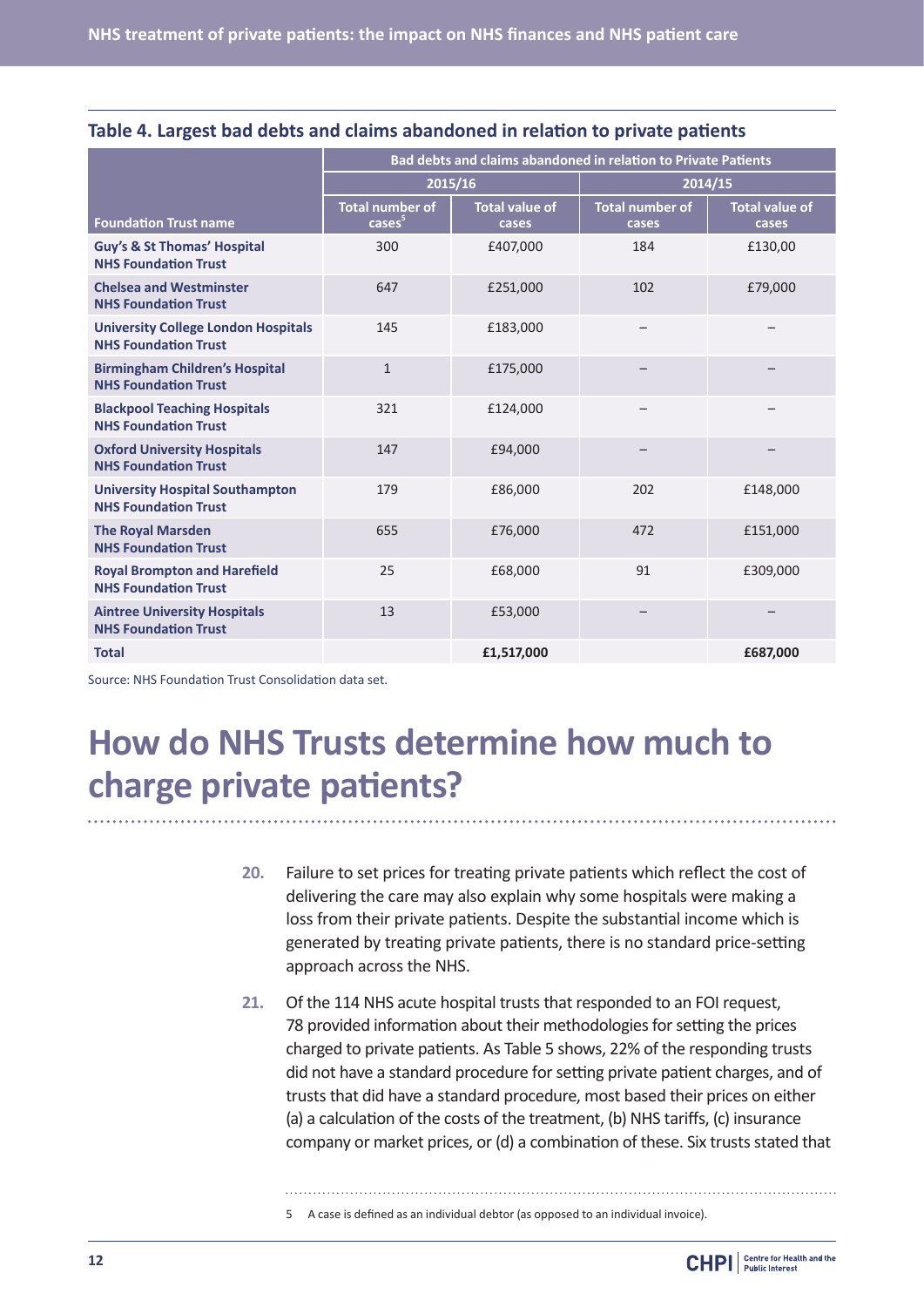they add a mark-up to the national tariff (the price per procedure, such as a hip operation, which is set centrally by Monitor and NHS England). Of these, four disclosed their percentage mark-up, which varied from 20% to 50%.

| Approach used                               | <b>Number of</b><br>trusts which<br>responded | Percentage of<br>trusts which<br>responded |
|---------------------------------------------|-----------------------------------------------|--------------------------------------------|
| Agree a tariff with insurance company       | 8                                             | 10%                                        |
| Set prices based on market rates            | $\mathcal{P}$                                 | 3%                                         |
| Calculate costs of providing the treatment  | 23                                            | 29%                                        |
| Set prices based on the NHS national tariff | 23                                            | 29%                                        |
| Use more than one of the above approaches   | 5                                             | 6%                                         |
| No standard procedure                       | 17                                            | 22%                                        |
| <b>Total</b>                                | 78                                            | 100%                                       |

#### **Table 5. Approaches to price setting**

**22.** Table 6 shows the resulting variation in the prices set for a range of procedures by four hospitals, reflecting these differences of approach. The variations are strikingly wide, although this may be partly accounted for by different ways in which interventions are coded or bundled together (for example, some trusts charge a separate price for the contrast injection that is given before some MRI scans). It is also notable that for two interventions the price charged to private patients is below the NHS tariff. As noted above, some prices may be set low, and even below the cost of the intervention, in order to compete in the local private healthcare market, or to attract or retain consultants. To the extent that this approach plays a significant role in price-setting, however, the treatment of private patients seems unlikely to add to a trust's net revenues.

#### **Table 6: Examples of prices charged for private patient treatments (in £s) in four NHS hospitals (differences from the national tariff shown in brackets)**

|                                | <b>National tariff</b><br>2016/17 | <b>Barking</b> | <b>Blackpool</b><br>(self-pay) | <b>North Cumbria</b> | Whittington<br>(self-pay and<br>insured charged<br>equally) |
|--------------------------------|-----------------------------------|----------------|--------------------------------|----------------------|-------------------------------------------------------------|
| Chest x-ray                    | $25^6$                            | 40 (+60%)      |                                | 104 (+316%)          | 70 (+180%)                                                  |
| $MRI$ – one body part          | 124                               | 325 (+162%)    |                                | 600 (+384%)          | 405 (+227%)                                                 |
| MRI-two body parts             | 158                               | 650 (+311%)    |                                | 833 (+427%)          | 475 (+201%)                                                 |
| First consultation haematology | 288                               | 150 (-48%)     |                                |                      |                                                             |
| Angiogram day case             |                                   |                | 1066                           |                      | 810                                                         |
| Coronary artery bypass graft   | $6,860^7$                         |                | 9028 (+32%)                    |                      |                                                             |

Source: NHS England, 2016. Annex A: 2016/17 national prices and national tariff workbook

- 6 Guide price given by NHS England for a plain x-ray. X-rays for NHS patients are always bundled together with other procedures for which a composite tariff is set.
- 7 Ordinary elective tariff.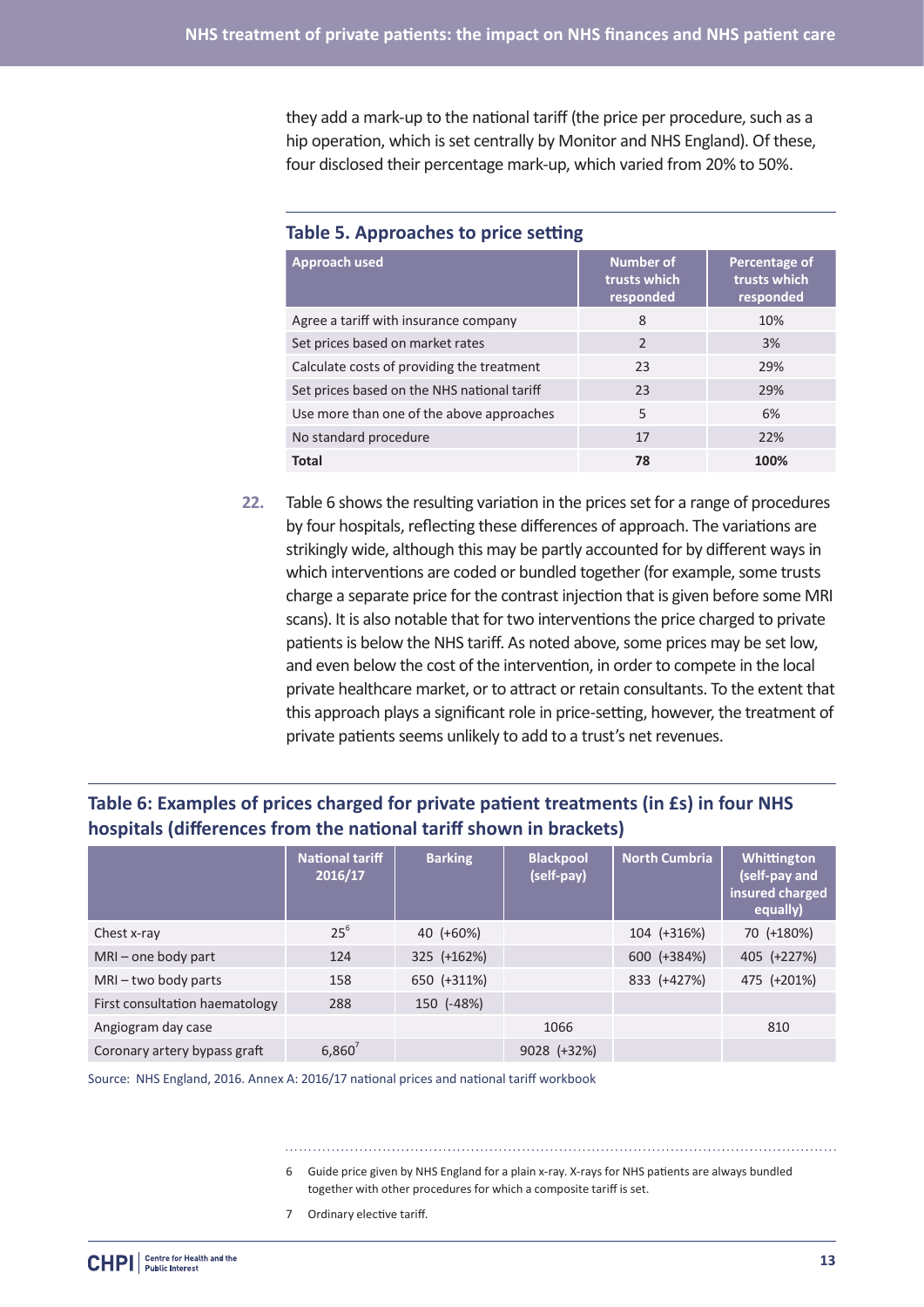- **23.** Setting tariffs in such a way as to attract private patients while also making a profit is obviously a commercial skill which NHS hospitals have not historically needed. A study published in the *Health Service Journal* in 2012 found that many PPUs charged 50% less than private hospitals for comparable services (Scott et al. 2012).
- **24.** To conclude, it is not possible to say whether the NHS benefits financially from devoting resources to the treatment of private patients. Given that these resources are significant and that NHS hospitals are running large deficits and are under pressure to make risky economies (Dunhill, 2017), this is an issue that needs urgent clarification. When NHS income from private patients is predicted to grow by 6% a year till 2020 it is important to determine whether this would represent a net financial gain (Clover, 2017a).

# **Does the treatment of private patients adversely affect NHS patients?**

- **25.** The NHS Code of Practice for Private Patients states that "provision of services for private patients should not prejudice the interests of NHS patients or disrupt NHS services", and "NHS commitments should take precedence over private work" (UK Department of Health; 2004, p.1). In theory, therefore, private patient care should not impact on the availability of beds or other resources for the treatment of NHS patients.
- **26.** This principle appears to be compromised in practice in various ways. For example, junior doctors who were interviewed said that "clerking" (taking notes on) private patients admitted without adequate notes tended to take time away from attending to NHS patients. Others said that private patients – and NHS patients who had previously been private patients of the admitting consultant, and so were already known to them – tended to get more attention from the consultant, and therefore also from the junior doctors in the consultant's team, than NHS patients. Two nurses who were interviewed, however, said that when private patients were admitted to the NHS wards they worked on, nurses often did not know which patients were private and therefore did not treat them differently.
- **27.** It seems unlikely that NHS patients are significantly disadvantaged in terms of receiving consultations and care from health professionals, so long as the number of private patients relative to NHS patients is small and the pressure of work permits all patients to receive appropriate attention from all the staff. If NHS funding per patient continues to fall, however, and the ratio of private to NHS patients increases, a pattern of different levels of treatment could potentially emerge in some hospitals.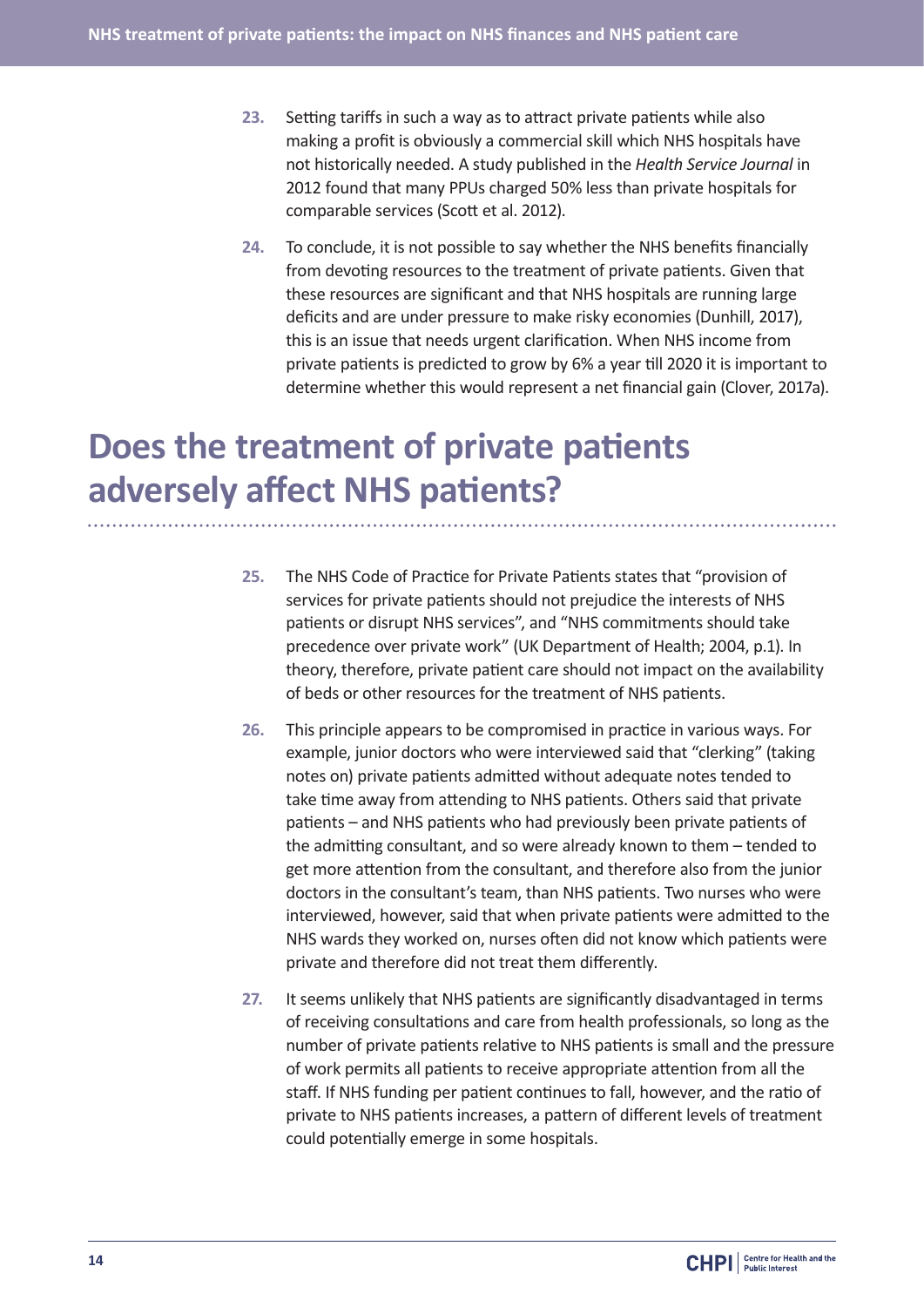- **28.** A more measurable disadvantage may flow from the treatment of private patients making NHS patients wait longer. A major reason why patients choose private treatment over NHS treatment is to be treated speedily. If they are treated in an NHS hospital, and especially if the treatment requires theatre time, treating them quickly is only possible if NHS patients wait longer, as several consultants who were interviewed acknowledged.
- **29.** It appears that to give proper effect to the Code of Practice for Private Patients a rule is needed to the effect that faster treatment cannot be obtained by being a private patient in an NHS hospital unless the hospital can demonstrate that it provides additional facilities, staff and beds, over and above those needed to treat NHS patients and corresponding to the number of private patients who will be receiving such faster treatment.
- **30.** A particularly invidious challenge to the principle of priority for NHS patients is that that a patient may "jump the queue" by paying for the first part of their care and receiving an earlier diagnosis and/or initiation of treatment, and then transfer to NHS funding (BMA 2009). Regulations state that patients moving from private to NHS funding should face the same waiting times, access to medications and standard of care as any other NHS patient (NHS Commissioning Board 2013; UK Department of Health 2004, p.4); and NHS guidelines state that "patients referred for an NHS service following a private consultation or private treatment should join any NHS waiting list at the same point as if the consultation or treatment were an NHS service. Their priority on the waiting list should be determined by the same criteria applied to other NHS patients" (UK Department of Health 2004).
- **31.** This means that if a patient chooses to transfer from private care to NHS care before receiving treatment there should be an assessment of the patient's clinical priority. The interpretation of this rule in practice may leave room for queue-jumping, however. For example, while one trust's guidelines state that the assessment should be carried out by the clinical director of the department, another trust says the assessment should be done by the consultant looking after the patient's care, and that he or she should only "consider discharging" the patient and putting them on the appropriate NHS waiting list. The latter guidance does not explicitly bar the consultant from placing their formerly private patient on the waiting list ahead of other NHS patients with similar or even higher clinical needs. To avoid this, all trust guidelines should require the assessment to be made by the clinical director of the department or an alternative independent consultant.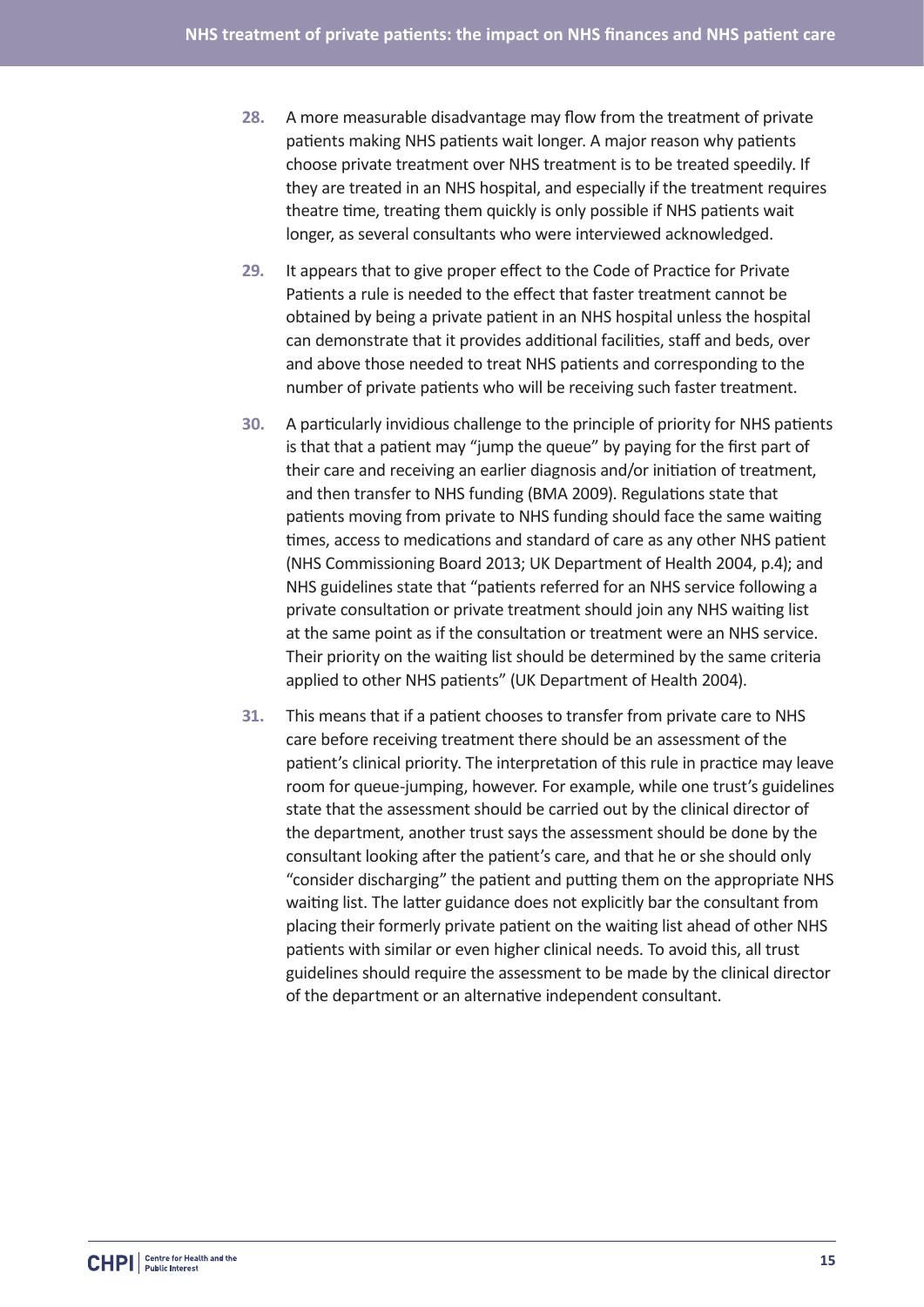## **Conclusion**

**32.** Information provided by NHS acute hospital trusts, published reports and health professionals working in the NHS suggests that increasing the provision of private healthcare within the NHS may pose risks to the use of NHS funds and the care of NHS patients. Procedures for acceptance, treatment and charging of private patients are not standardised and frequently not transparent, with some trusts stating that commercial confidentiality prevents them from providing such information. To ensure adherence to the values of the NHS, including equity of access and quality of care, and to ensure financial sustainability, NHS hospital trusts should be required to measure, record and report the costs of, and income from, the treatment of private patients.

Acknowledgement – With thanks to Vivek Kotecha for help in obtaining and analysing data from NHS trust accounts.

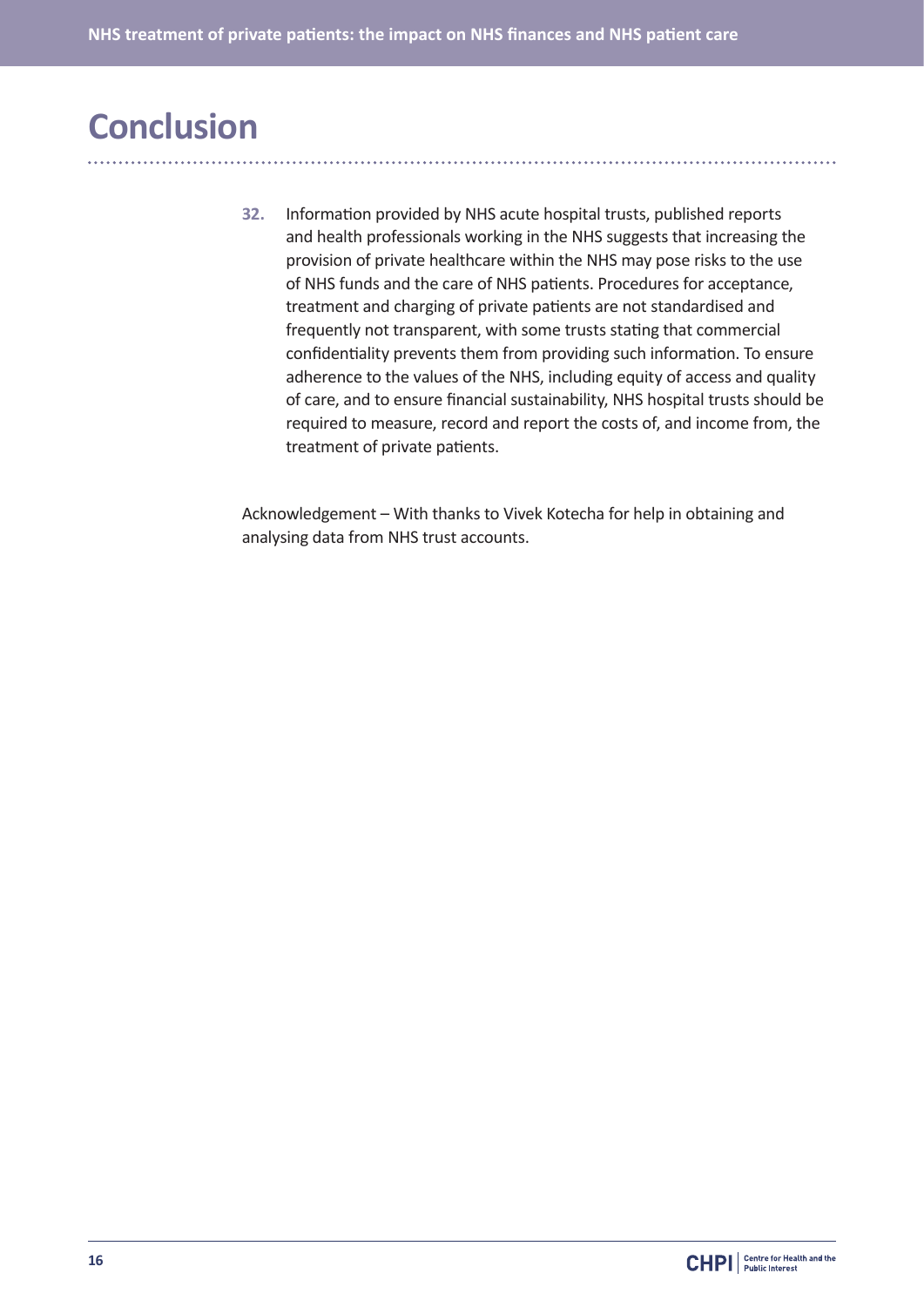## **References**

BMA, 2009. *The interface between NHS and private treatment: a practical guide for doctors in England, Wales and Northern Ireland*, London.

Clover, B. 2017a, "NHS private patient income predicted to grow every year to 2020", *Health Service Journal* 17 October 2017, https://www.hsj.co.uk/finance-and-efficiency/nhs-privatepatient-income-predicted-to-grow-every-year-to-2020/7020807. article

Clover, B, 2017 b, "Leaders of major hospital worried over £30m owed by private patients", *Health Service Journal* 19 September 2017,

https://www.hsj.co.uk/great-ormond-street-hospital-for-childrennhs-foundation-trust/leaders-of-major-hospital-worried-over-30mowed-by-private-patients/7020584.article

Dunhill, L, 2017, "Exclusive: Leak shows trust accepted deficit target despite FD's safety warning", *Health Service Journal* 11 October 2017,

https://www.hsj.co.uk/basildon-and-thurrock-university-hospitalsnhs-foundation-trust/exclusive-leak-shows-trust-accepted-deficittarget-despite-fds-safety-warning/7020758.article

Ewbank, L, Thompson, J, McKenna, H, 2017, *NHS hospital bed numbers: past, present, future*, The Kings Fund, https://www.kingsfund.org.uk/publications/nhs-hospital-bednumbers

Gainsbury, S, 2009. "HSJ investigation: NHS subsidises private treatment. Trusts in the dark over cost of private patients", *Health Service Journal*, 119 (6158), pp.10–1. http://www.ncbi.nlm.nih. gov/pubmed/19530333.

Johnston, I, 2017. "NHS Privatisation exposed : Scale of treatment for paying patients at NHS hospitals revealed", *The Independent*, 30 September 2017, http://www.independent.co.uk/news/uk/ politics/nhs-privatisation-health-service-exposed-private-cancerpatients-hospitals-treatment-work-government-a7974096.html

Kotecha, V, 2017, *Sustainability and Transformation Plans: 5 key questions for planners*, Centre for Health and the Public Interest, 22 June 2017, https://chpi.org.uk/papers/analyses/sustainabilityand-transformation-plans-5-key-questions-for-planners/

LaingBuisson, 2014. *Private Acute Medical Care. UK Market Reports*, 3rd edition, London: LaingBuisson.

LaingBuisson, 2016. *Private Acute Medical Care. UK Market Reports 4th Edition*., London: LaingBuisson.

Leys, C, Toft, B, August 2014. *Patient Safety in Private Hospitals: The known and the unknown risks*, Centre for Health and the Public Interest, London,

https://chpi.org.uk/wp-content/uploads/2014/08/CHPI-PatientSafety-Aug2014.pdf.

NHS Commissioning Board, 2013. *Commissioning Policy : Defining the Boundaries between NHS and Private Healthcare*, London.

NHS Digital, 2011, 2012, 2013, 2014, 2015 & 2016, *Hospital Admitted Patient Care Activity*, 2015-16, 2014-15, 2013-14, 2012- 13, 2011-12. 2010-11. 2009-10.

NHS England, 2016. *Annex A: 2016/17 national prices and national tariff workbook*. https://www.gov.uk/government/uploads/ system/uploads/attachment\_data/file/509698/Annex\_A\_ national\_prices\_and\_national\_tariff\_workbook.xlsx

NHS England, 2018. *Bed Availability and Occupancy Data – Overnight, April-June 2016*. https://www.england.nhs.uk/ statistics/statistical-work-areas/bed-availability-and-occupancy/ bed-data-overnight

Scott, A., Stevenson, T. & Chua, V., 2012, "The profitability of private patients", *Health Service Journal*, 27 September 2012. https://www.hsj.co.uk/topics/efficiency/the-profitability-ofprivate-patients/5049176.article

UK Department of Health; 2004. *A Code of Conduct for Private Practice*, London. http://www.nhsemployers.org/~/media/ Employers/Documents/Pay and reward/DH\_085195.pdf

UK Department of Health; 2009. *Guidance on NHS patients who wish to pay for additional private care*, London. https://www. gov.uk/government/uploads/system/uploads/attachment\_data/ file/404423/patients-add-priv-care.pdf

UK Department of Health, 2017. *Reference costs*. https://www.gov. uk/government/collections/nhs-reference-costs.